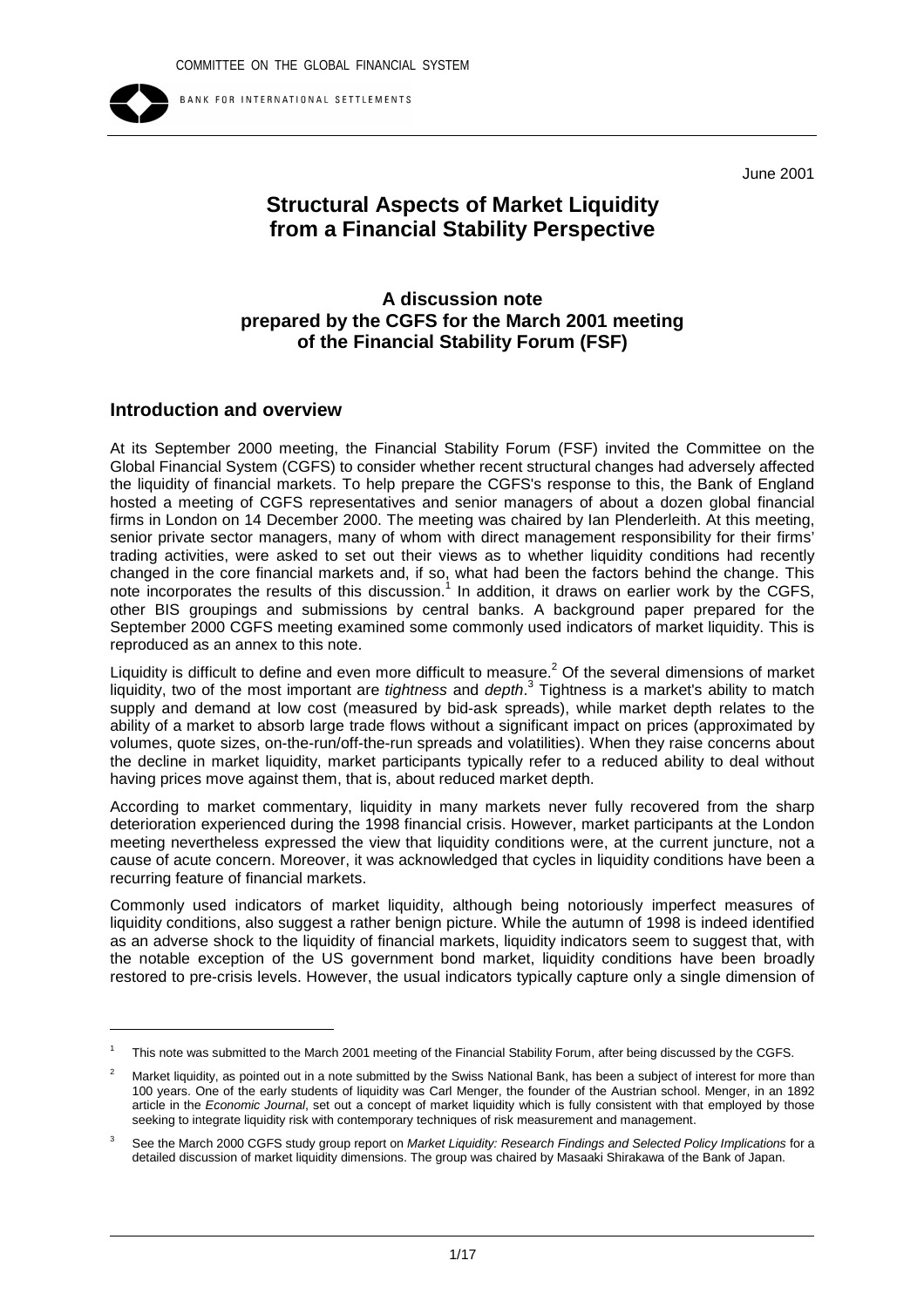

market liquidity and none of them is forward looking in nature, making it difficult to draw any conclusions as to what liquidity conditions might be in times of future stress.

While idiosyncratic factors might be cited as being responsible for the perception of low liquidity in specific markets, reduced liquidity is unlikely to be a purely conjunctural phenomenon. This note sets out to highlight, from a financial stability perspective, some of the structural factors at work. In doing so, it focuses on developments bearing on liquidity conditions at three different levels, namely:

- (i) **Firms**: developments at the level of the main financial firms participating in the core financial markets;
- (ii) **Markets**: developments in the structure and functioning of markets themselves; and
- (iii) **System**: developments across the global financial system as a whole.

This note illustrates how such structural developments may have served to reinforce the links between liquidity and credit risks, but also the distinction between normal times and times of stress. Discussions with market participants have revealed few concerns about liquidity problems under present market conditions. It was felt that liquidity pre-LTCM in many markets was underpriced, and that this led financial institutions to underestimate liquidity risks ("liquidity illusion"). One participant argued that such underpricing inhibited developments that would enhance the market's ability to retain liquidity in times of stress. There have indeed been several occasions since the LTCM crisis when conditions in some markets turned adverse but liquidity, which typically declined sharply in the midst of the crisis, proved to be rather resilient.

However, some elements of recent developments might influence the behaviour of market participants in a way suggesting that market dynamics in times of extreme stress may have changed significantly. Financial consolidation, the increasing use of non-government securities as hedging and valuation benchmarks, and other developments may have heightened concerns about credit risk. Such concerns can undermine market participants' willingness to enter into transactions and thus weaken market liquidity in a more uncertain environment. Other elements, such as collateralisation practices and developments in risk management policies, which should generally enhance market stability, could add pressure in times of extreme stress.

## **Developments at the level of the main financial firms**

Two related questions dominate any consideration of how far developments at the level of the firm have affected market liquidity. The first is whether the managements of major financial firms have become more reluctant providers of risk capital to their firms' trading operations in the wake of the near-forced liquidation of LTCM's positions in the autumn of 1998. The second is how far a standardisation of management practices has contributed to heightened risk of herding behaviour in practice.

## **(a) The supply of risk capital**

In the presentations and follow-up discussions at the December meeting, private sector participants spoke of the emphasis now being placed on interpreting and appropriately responding to equity market signals and of market discipline as influencing internal resource allocations across business lines and capital devoted to trading activity. The demonstrated willingness of equity markets to penalise earnings volatility has led firms to scale back limits assigned to proprietary trading and interdealer businesses.

Some of the market participants also emphasised that large financial firms have come to the conclusion that they can profitably sell liquidity services to customers and that such activity need not be linked to an ongoing commitment to professional trading markets. It is thus important to recognise that liquidity is also provided off-market (eg, a bank's direct provision of liquidity to its customers) and that an exclusive focus on markets alone may thus, at times, generate misleading assessments of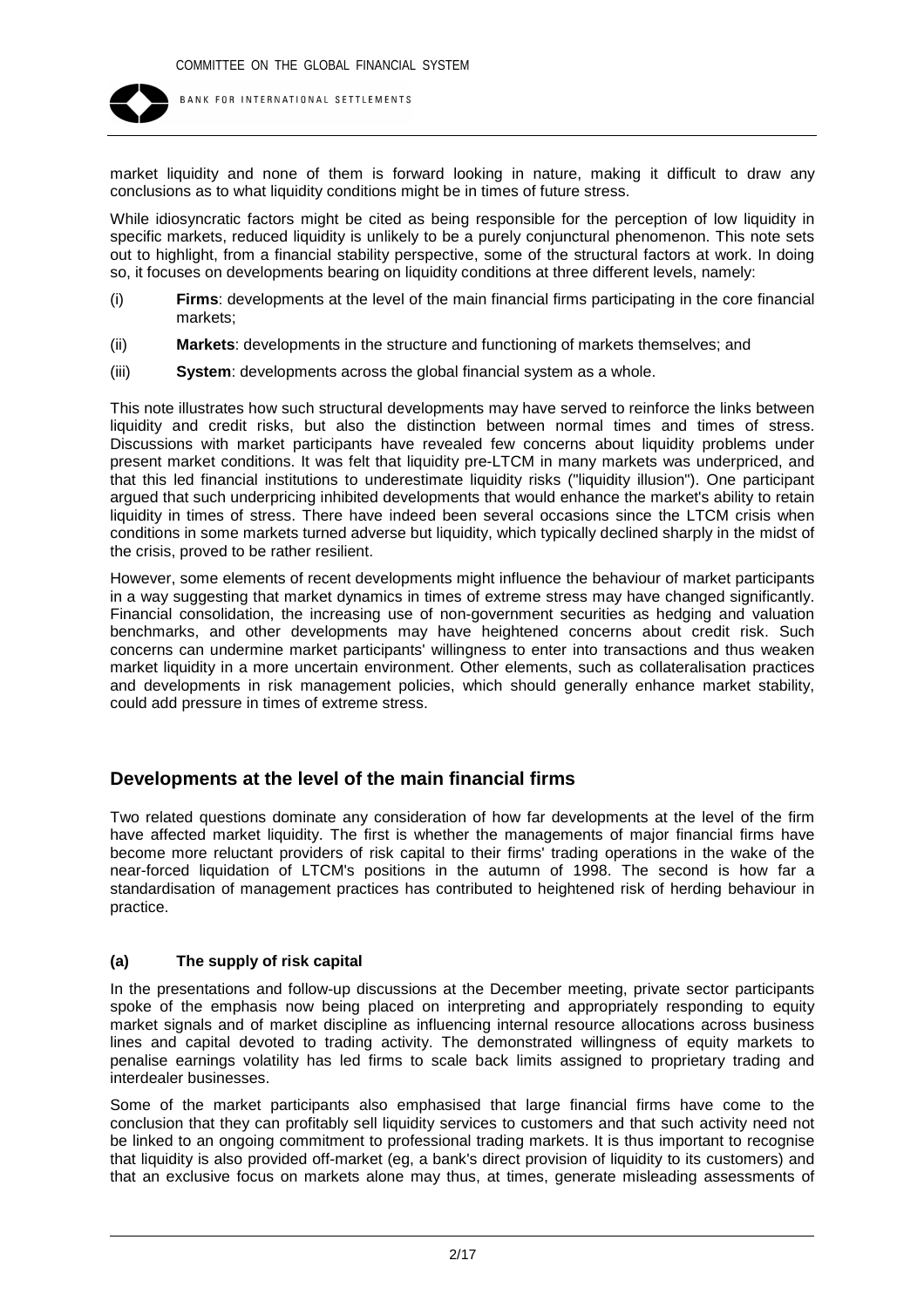

overall liquidity conditions. This seems to have been reinforced by financial consolidation, that is, by the declining number of dealers active in the markets. Both developments appear to be reflected in the observation that interdealer and customer-oriented businesses, at least in some markets, are now increasingly separated, with ample liquidity being provided in the customer market and a notable hesitancy to offer open two-sided quotes to other dealers.<sup>4</sup> In turn, this point of view highlights the importance of the question of whether market end-users are willing to pay a fair price for guaranteed access to liquidity services.

A related development has been the increased emphasis on risk-adjusted measures of return. This may mean that less capital is devoted to market making activity and proprietary trading and may also imply that pricing anomalies may have to become larger to induce market participants to take advantage of them. A similar implication might pertain to markets with transparency-enhancing features, such as those provided by some electronic trading platforms, which may have triggered declining profit margins and thus a retreat of major traders. Finally, at the London meeting, some market participants suggested that the process of consolidation in the financial system may have reinforced the decline in capital devoted to trading and market making as merged entities usually ended up having less risk capital than the combined risk capital of the once separate institutions.

#### **(b) The standardisation of risk measurement and management practices**

At the London meeting, a number of the market participants expressed awareness of the argument that the tendency to adopt market-wide management benchmarks and tools could potentially lead to destabilising feedback effects in periods of market stress. Some sensitivity was expressed concerning reliance on common risk management tools, such as VaR measures, in the case of exposures traded in markets prone to gapping, such as the high-yield corporate debt markets. In particular, it was suggested that unconditional use of trading limits could lead to disequilibrating behaviour of market participants, implying the danger of substantial cumulative withdrawals of liquidity.<sup>5</sup>

However, any mechanistic view of the role of standardised management tools for the propagation of shocks is too simplistic for at least two reasons. First, different types of financial firms, with different risk profiles, will respond differently even if they use similar techniques. Secondly, actual decisions are subject to management discretion. In addition, market participants tend to differentiate between asset categories in terms of choosing risk measures to set trading limits. The use of alternative tools was given much emphasis by market participants. For example, some market participants, in the discussions in December, pointed to the importance of relying on stress tests, as opposed to VaR measures, to set limits where exposures (for example, in emerging market securities) could not be readily adjusted through market transactions.

Another market practitioner noted that the awareness of deficiencies of standard VaR measures had led firms to commonly use alternative VaR calculations<sup>6</sup> and to use (as mentioned above) supplementary risk measures, such as stress tests. A recent report to the CGFS found that banks do

<sup>4</sup> However, it was also noted that, in some markets, use of electronic broking systems has allowed banks to access liquidity in the market without the obligation to make two-way markets. Electronic broking, for example in the FX market, thus removes the need for reciprocal pricing agreements, meaning that fewer participants accumulate positions that they did not want in the first place.

<sup>5</sup> See the note entitled *Risk management: improvement in techniques and impact on the functioning of financial markets*, prepared by the Banque de France, and the discussion on "greater homogeneity" below.

<sup>6</sup> One participant mentioned the common practice of calculating VaR with more weight accorded to recent data than that given to less recent observations (exponential weighting). The objective of such a procedure is to more closely approximate historical distributions of volatility. That is, the objective involves increasing the sensitivity of measured VaR to recent historical data, a reasonable alternative from any firm's point of view but one with potential adverse systemic consequences if it were to be even more widely adopted.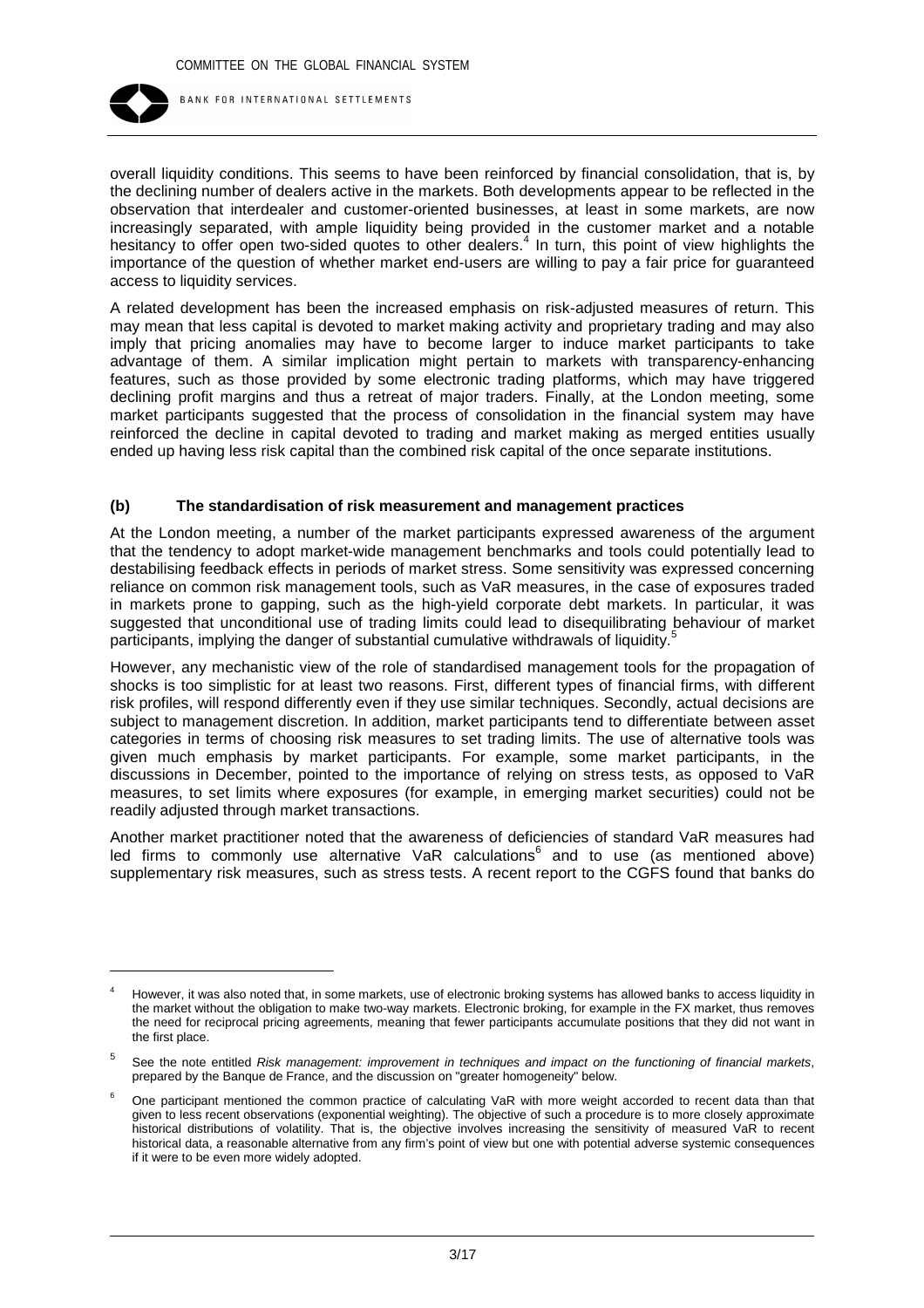

not apply strict, mechanistic policies in response to stress test results.<sup>7</sup> If banks exercise judgement and adopt a case-by-case approach, then the risks of herding are reduced.

Over the years, the CGFS has regularly reported on how markets have been influenced by structural developments and by advances in financial modelling. Recent years have been a particularly intensive period of development of financial risk models for both regulatory and internal risk management purposes. The use of such models has often been triggered by exceptional events such as LTCM and Y2K; but once in place, they are likely to have durable effects.

## **Developments in the structure and functioning of markets**

The three main features of changes in the structure and functioning of markets that may have affected the liquidity of markets are: the increased use of collateral; the wider use of electronic trading; and the reduced supply of government bonds in some markets.

#### **(a) Use of collateral**

The first question is whether, as trading tends to create short-lived credit exposures, there is a natural link between market liquidity and credit risk in normal as well as stress times. A precondition for deep and liquid markets is the willingness and ability to transact, which is a function of the credit risk involved. Collateral, being a risk mitigation device, can therefore support trading and foster market liquidity in general. By facilitating the continued supply of credit to borrowers who run into temporary difficulties, the effective use of collateral can limit the amplification of economic shocks.<sup>9</sup> Private sector participants at the December meeting in London commented that use of collateral was viewed as essential for a smooth transfer of risks in normal times and for making the financial system more resilient to shocks.

However, the use of collateral can in certain circumstances also alter market dynamics. In particular, abrupt adjustments of collateral standards in times of stress could magnify market disturbance. In this regard, collateral management shortcomings, such as too narrow haircuts or infrequent monitoring of exposures, have been identified as a potential trigger for large margin calls and for the possibility of excessive selling pressures. This might not only further reduce liquidity in the already distressed market, but could also create contagion effects as the need to liquidate assets and to meet margin calls can affect other markets as well.

<sup>7</sup> The report of the CGFS Task Force on a Census of Stress Tests, entitled *A survey of stress tests and current practice at major financial institutions*, was published in April 2001. The group was chaired by Alain Duchateau of the Commission Bancaire. It finds that there is no uniform response by the banks reporting on the census to the information gained through stress testing. In this regard, the Task Force notes a contrast between VaR, where a mechanical link between market shocks and banks' responses has been suggested in the past, and stress testing where practices are so heterogeneous that a potential for feedback trading is not evident from the census.

<sup>8</sup> One practitioner at the December 2000 meeting illustrated this point by explaining how her own firm had deployed financial modelling techniques to help plan for possible Y2K–related market squeezes. She noted that the approaching Y2K problem raised overall awareness of problems relating to credit and liquidity risks, and went on to suggest that her firm would not have acquired its current modelling capability in the absence of regulatory and market interest in how the firm was managing Y2K risks. Even though Y2K proved to be a non-event for her firm, the preparations for managing it would have lasting effects. In particular, the management of the firm has come to routinely consider the firm's exposures to exceptional, but plausible, events that could trigger unusual, liquidity-related market developments. Such assessments now continue to have an impact on the firm's management decisions.

<sup>9</sup> Several recent reports by Basel-based committees have dealt with issues related to collateral. The most recent is *Collateral in Wholesale Financial Markets: Recent Trends, Risk Management and Market Dynamics*. A motivation for the report, published on 6 March 2001, was the Committee's assessment that the use of collateral and related market practices had contributed to market disruptions in the summer and autumn of 1998. The CGFS Working Group on Collateral was chaired by Christine Cumming of the Federal Reserve Bank of New York.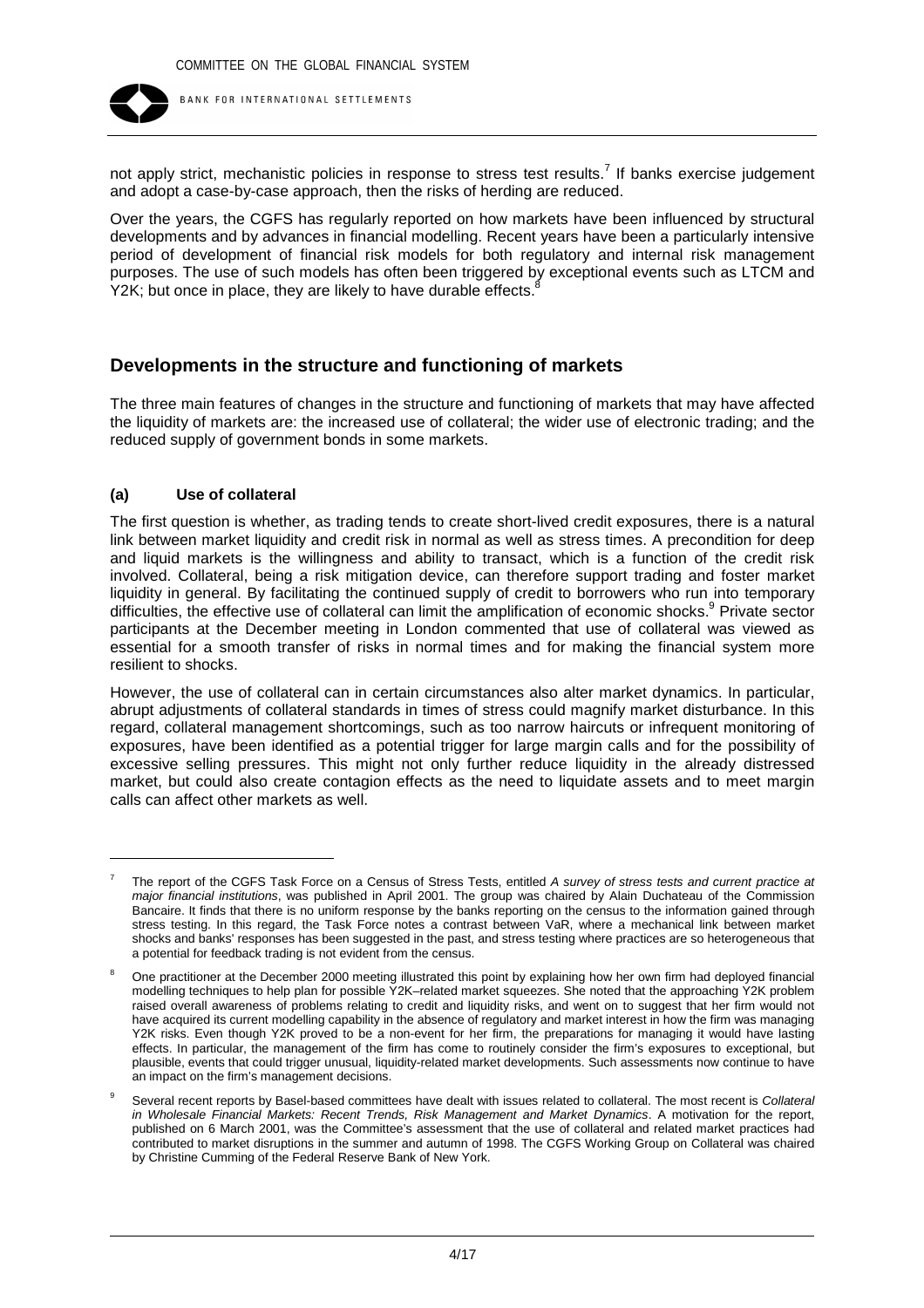

The Report of the CGFS Working Group on Collateral assessed the possible significance for market dynamics of the growing use of collateral by market participants. The report identifies a number of channels through which increased market risk can lead to increased liquidity risk. This has implications for prudent risk management by individual firms who employ collateral to manage counterparty risk exposures in light of the market dynamics. In this regard, the potential significance for market liquidity at times of stress of the risk management policies of individual firms is of some importance.

#### **(b) Choice of trading platforms**

Market participants have exhibited considerable inertia in changing trading platforms, perhaps because of a collective awareness about the potential costs of the choice of a wrong trading system. Nevertheless, electronic trading platforms have become established and have captured, most notably in the interdealer foreign exchange market, a sizeable market share. As some of these systems, for example the Electronic Broking Services' (EBS) Spot Dealing System in the foreign exchange markets, rely on electronic order books and thus on limit orders as the ultimate source of market liquidity, concerns have been raised about the appropriateness of order books when order flows are thin or too lumpy. Another point of concern is the reliability of order-driven platforms to ensure liquid markets in times of stress.

In quote-driven markets, market makers stand ready to provide immediacy and accommodate even large orders by use of their inventories without significant impact on prices. Quote-driven systems can thus be regarded as providing greater market depth. In order-driven systems, by contrast, the activity of the market maker is taken over by a central limit order book that is used to match orders. Much of the concern about liquidity in times of stress and the increasing popularity of electronic order books has focused on the notion of "fair weather liquidity", ie liquidity that is sufficient in normal times but deteriorates appreciably as conditions become more volatile. The behaviour of limit orders, the ultimate source of liquidity in order-driven systems, is at the heart of these concerns. Limit order providers basically offer free options to the market that can be "hit" if circumstances change. This may lead to the departure of limit orders from order-driven markets in times of increasing uncertainty. However, this tendency of limit orders to be removed from the order book in more volatile times mirrors the disincentives of market makers in quote-driven markets to provide liquidity in periods of one-directional market movements. The relative reliability of either of the two extreme market structures in terms of providing liquidity in times of stress is thus not easy to determine.

A recent report by the CGFS Working Group on Electronic Trading<sup>10</sup> concluded that many of the worries about electronic trading systems were exaggerated and that such systems had successfully coped with several specific episodes of sharp price change. It was nevertheless concluded that conditions can evolve rapidly in this area and that the CGFS should continue to periodically monitor developments.

It could be argued that the development of a network of different, yet co-existing, trading systems will be the path of evolution in the future. Such systems would operate in parallel but would be tied together through technology that creates an appearance of consolidation (possibly called virtual consolidation). At present, however, markets appear to be in a state of flux as the uncertainty as to which systems will prevail and how the others will interact.

## **(c) Supply of government debt**

The final question is whether the reduced supply of government bonds will adversely affect the functioning of bond markets in a durable way. In theory, the answer to this question would seem "no"

<sup>&</sup>lt;sup>10</sup> The CGFS Working Group on Electronic Trading was chaired by Jos Heuvelman of De Nederlandsche Bank. Its report entitled *The Implications of Electronic Trading in Financial Markets* was published in January 2001.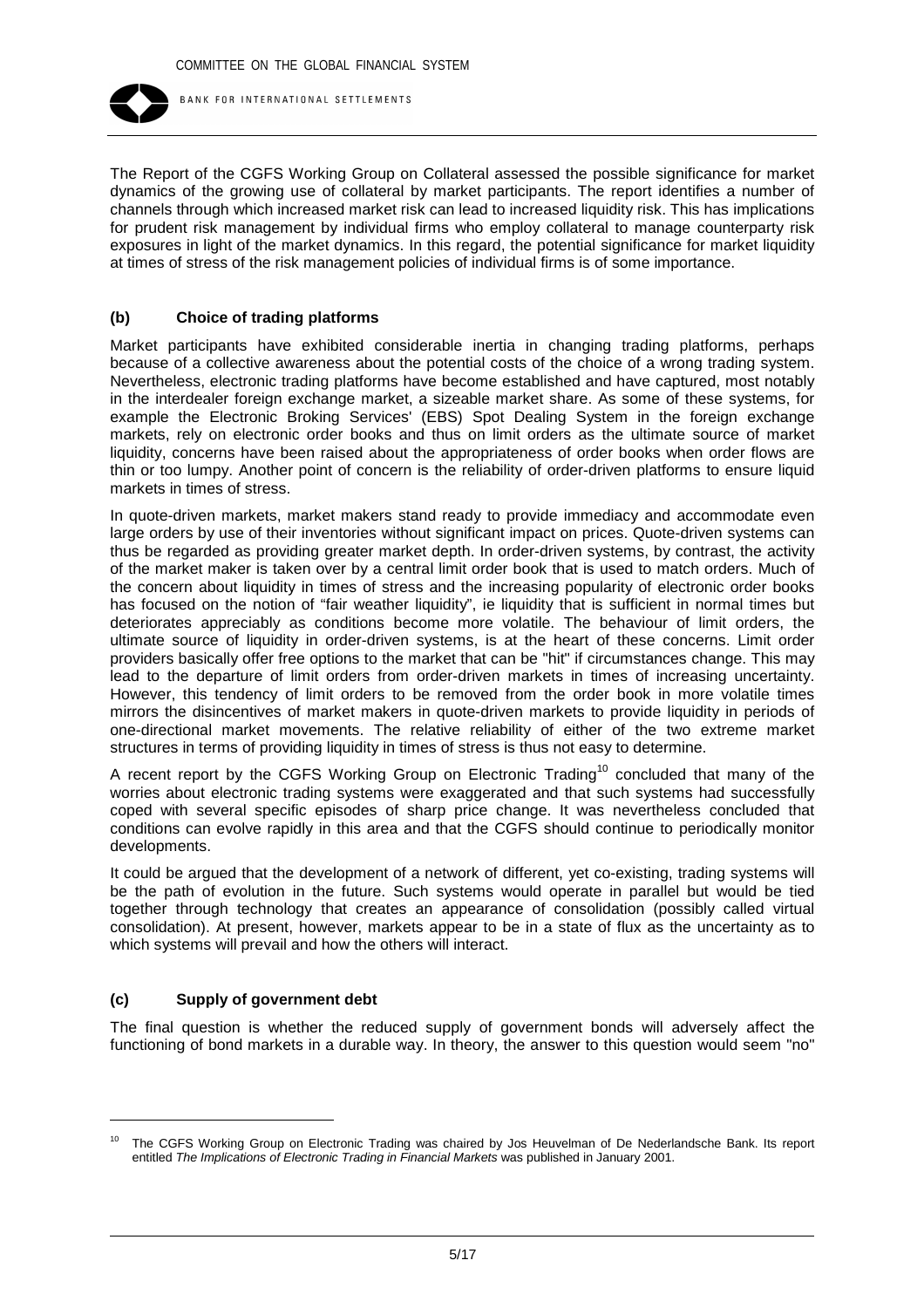

because the key benchmark role of government bonds could in future be fulfilled by substitutes such as issues of high-credit and large-volume borrowers or by interest rate swaps.

The information available at present does not support the presumption that changes in the supply of government debt clearly dominate other factors in determining the liquidity of fixed-income markets. For example, in the case of the US market, the evidence is that adjustments have been made in market practices that have accommodated the reduced supply of US Treasury securities in a manner that has largely preserved overall liquidity in US fixed-income markets. For example, US agencies have stepped in with sizeable amounts and have sought to improve the liquidity of their debt instruments. As a result, their debt management programmes have come to mimic that of the US Treasury and the outstanding stock of agency securities has grown relative to the US Treasury market.

In practice, however, two (somewhat alternative) concerns have been raised. One is that there may be certain impediments to a smooth transition such as regulations requiring the use of government bonds in pricing as well as in asset allocation, existing legal contracts or conventions with similar effects. Other impediments may be harder to remove – for instance, doubts about the durability of high credit standing or even simply the force of customary practice over many years. Consequently, the increase in the scale of debt issuance of the US agencies has given rise to concerns about their appropriate credit treatment. One issue is what can be done to ease such impediments. The second concern is that markets may too quickly settle on a single benchmark that is not entirely satisfactory on all grounds. For instance, there might be reservations about the choice of US agency debt if this reflected the misperception that such debt is covered by a government guarantee.

## **Developments across the financial system as a whole**

Three developments in the financial system in recent years may have exerted important influences on liquidity: (a) the intensified importance of counterparty risk in times of stress; (b) developments leading to greater homogeneity of market participants' reactions; and (c) greater transparency. These are considered in turn.

#### **(a) Intensified importance of counterparty risk in times of stress**

There are several reasons why the distinction between normal and stress periods may have grown in importance over time. One reason is that trades in wholesale financial markets can generate large credit exposures, particularly under severe stress, when counterparty and credit risks<sup>12</sup> are likely to increase. Heightened concerns about credit risk have an adverse impact on the willingness of market participants to enter into transactions and, thus, to provide depth to the market. Hence they become of first order importance for the determination of market liquidity in times of stress, whereas they generally play a subsidiary role otherwise.

An important example in this regard is the closure of Herstatt Bank.<sup>13</sup> In this case, credit exposures were generated in the course of the clearing and settlement of interbank foreign exchange contracts.

<sup>&</sup>lt;sup>11</sup> The following discussion draws on the material of the Study Group on Fixed-Income Markets, a group of BIS and central bank researchers, chaired by Eli Remolona (BIS). See also the note on benchmark tipping in the bond market in the February 2001 issue of the *BIS Quarterly*.

 $12$  Counterparty risk relates to the possibility of loss from extensions of credit that will not be settled (such as derivatives contracts) or repaid (interbank loans or placements).

Herstatt was a medium-sized commercial bank headquartered in Cologne, Germany. In the early 1970s, Herstatt became a major player in the interbank foreign exchange market. It suffered losses and, as a result, its banking licence was revoked in June 1974. At the time of its closure, Herstatt was in the middle of completing interbank foreign exchange transactions that it had entered into two days earlier. Banks that had paid DMs into Herstatt's accounts were not paid countervalues due in dollars. In testimony to a committee of the US Senate in May 1990, President Corrigan of the FRBNY commented that the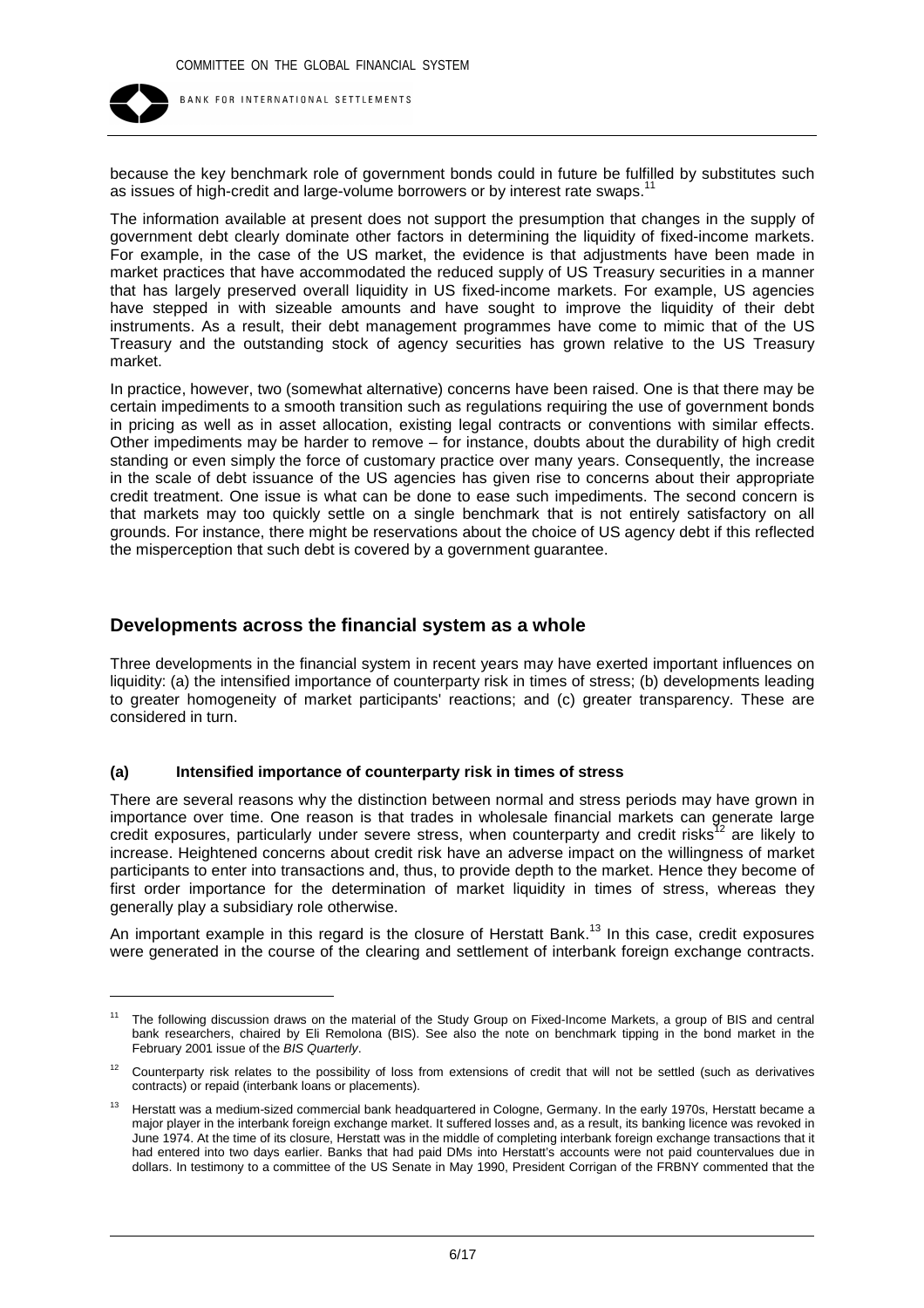

Counterparty risk, however, can also arise between the payment and delivery legs of securities trades. In addition, counterparty credit risk is also inherent in uncollateralised derivatives transactions, as the size of exposures can be very sensitive to changes in market prices. In turn, the post-1998 spread of collateralisation arrangements to manage counterparty credit exposures has been attributed to the lessons learned from the Asian crisis and the disruptive events in financial markets in the autumn of 1998.<sup>14</sup> Growing awareness of counterparty risk might also be reflected by the increased recourse to repo transactions instead of uncollateralised money market trades.

Another reason is that the monitoring of counterparty exposures may have become more demanding. This is, in part, a reflection of the greater emphasis on market-sensitive (such as financial options involving volatile asset prices) rather than market-insensitive (such as short-term interbank loans at a fixed spread over a benchmark rate) contracting. Given the risks involved, firms now frequently update, within the course of a trading day, measures of their exposures to counterparties even in the absence of any account activity.

#### **(b) Greater homogeneity**

The importance of heterogeneity of opinion for providing market depth, that is the ability of markets to absorb large orders without significant price impact, is part of the academic literature's discussion of yet another relationship pertaining to market liquidity issues, the link between asset market crises and liquidity crises. Two features of models under which a liquidity crisis will coincide with an asset market crisis have recently been highlighted.<sup>15</sup> The first involves homogeneity of actions among agents modelled. The second feature is the presence of strategic interaction between agents: because of feedback effects between agents' actions and prices, the actions of one market participant can come to depend on those of others via a price linkage. Furthermore, modellers have sought to differentiate normal from stressed market conditions by modelling efforts that produce rational herding behaviour, that is, liquidations of positions on the assumption that other market participants will be selling notwithstanding their own views as to fundamental value.

#### **(c) Greater transparency**

A final lesson from previous episodes of strain on market liquidity is that times of stress are typically preceded by extended periods during which the underlying problems were building up, but were often hidden because of inadequate standards of transparency. Manifestations of liquidity under stress are thus symptomatic of problems associated with why and how imbalances develop in the first place. The role of transparency in improving the functioning of financial markets has long been of interest to the CGFS, which has considered various questions related to what should be public policy regarding the dissemination of information. It has been particularly sensitive to the need to be clear as to how more information in the form of improved financial statistics could improve outcomes. At the same time, it has considered some special circumstances under which some forms of transparency could be disruptive to markets. For example, it can be argued that increased transparency can lead to strategic and potentially disruptive behaviour of market participants in highly concentrated markets. In such an environment, the provision of information is likely to induce market turbulence that would not occur in a less concentrated environment. This is because all market participants will feel compelled to react immediately to "news" about the likely future behaviour of one of only a few other market participants. The importance of this point becomes greater when one takes into account the fact that concentration

broad lesson of Herstatt was the importance for regulatory action of recognising the global nature of the marketplace. (See Statement by E Gerald Corrigan before the US Senate Committee on Banking, Housing and Urban Affairs, May 3, 1990).

See the above discussion on collateral practices which provides an example for the link between shifts in credit risk perception and the tightening of market liquidity conditions in times of stress.

<sup>15</sup> See, for example, *Risk Management with Interdependent Choice*, Bank of England Financial Stability Review, November 1999.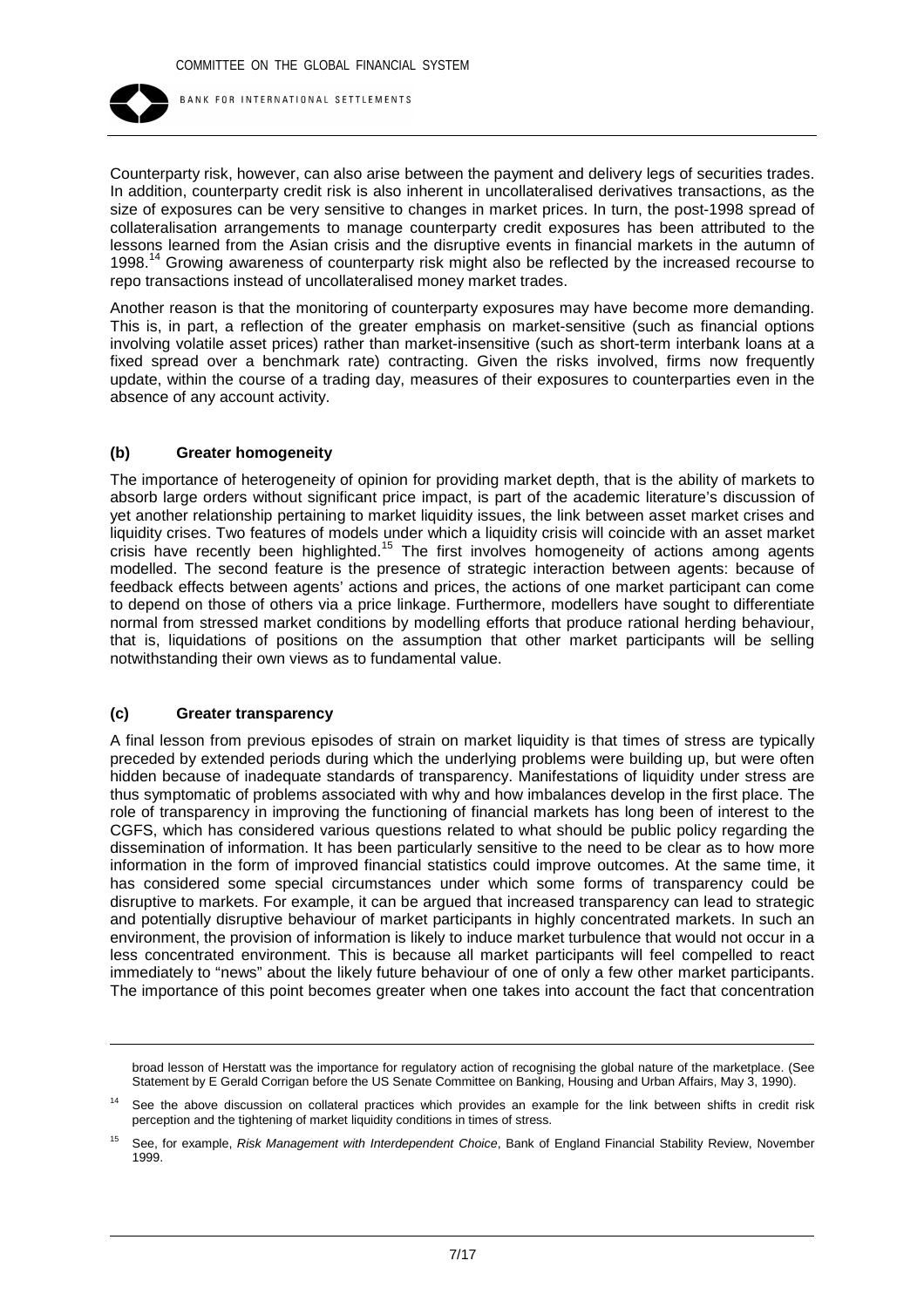

across financial markets involves a shrinking number of firms. Information related to the positions of very large consolidated firms can thus affect market behaviour in a large number of individual asset markets.

A related point involves the disclosure of a market's trading information. Trading transparency refers to the degree that market participants are able to observe various workings of the markets themselves, for example, the degree to which market participants can observe pre- and post-trade prices as well as the volumes of completed trades. Many of the new electronic trading platforms have served to enhance this kind of transparency. Generally, transparency of trading information is seen as important for the proper functioning of markets, specifically for the promotion of reliable price discovery and efficient risk allocation. Improved trading transparency is thus assumed to add to market liquidity.

It should be noted, however, that increased trading transparency, similar to what was said above, is not always beneficial to market liquidity. There are circumstances where enhanced trade information could be detrimental to liquidity supply as it might hamper the ability of market makers to pass on excess inventories, thus limiting their willingness to make markets in the first place. The report of the CGFS study group on market liquidity offers an example. The report points to evidence from the Italian MTS market for government securities suggesting that less transparency, in the sense of hiding the identity of market makers behind quotes, has led to smaller spreads, ie improved liquidity. The content of an appropriate information set would hence differ from one market to another, depending on the characteristics of the market.

## **Concluding Remarks**

Market commentary has it that liquidity in many financial markets never fully recovered to pre-1998 levels. There is little evidence, however, that liquidity in financial markets during normal times has been weakened to a degree that would raise systemic worries. Moreover, market liquidity has quite often proved resilient during several recent episodes when conditions of individual markets turned sharply adverse. Rather paradoxically, the reduction in market making activities and scaling-down of proprietary trading – often cited as reducing liquidity – might have ensured that liquidity is now "priced" more appropriately. This has reduced "liquidity illusion" and made financial institutions prepare better for adverse market conditions.

However, as explained in the previous sections of this note, the various structural developments in firms and markets could accentuate pressures on market liquidity in times of extreme stress. The authorities need to be vigilant even though recent experience has been rather reassuring about the resilience of liquidity in major markets. In times of stress, liquidity risk and credit risk in financial markets tend to converge. Heightened concerns about credit risks tend to limit agents' willingness to transact, reducing the depth of financial markets and the ability of market participants to adjust positions as risk assessments change.

Several structural factors can be cited to support some concern of reduced market depth and increased vulnerability of market liquidity conditions in times of stress. First, globalisation and consolidation have led to greater concentration among financial players. Reinforced by other developments, such as the introduction of electronic trading platforms, this may have brought about a reduction in the aggregate amount of risk capital devoted to market making and thus reduced market liquidity in general. With concentration implying an increasing reliance of financial markets on a limited number of key players, credit risk concerns could now turn out to be more important in times of stress if confidence in a major player were to be eroded. Finally, the reduction in government debt issuance led to a growing reliance on benchmark instruments that are (or may become) subject to credit risk.

Second, one should be aware that some risk mitigation devices, such as the use of collateral, and other risk management techniques might have changed market dynamics. Although supportive in normal times, collateral practices and the practice of marking assets to market could reinforce the impact of stress events on the financial system as a whole.

Some further reflection on risk management practices seems warranted. Financial firms should be encouraged to continuously improve their risk management practices, making due allowance for their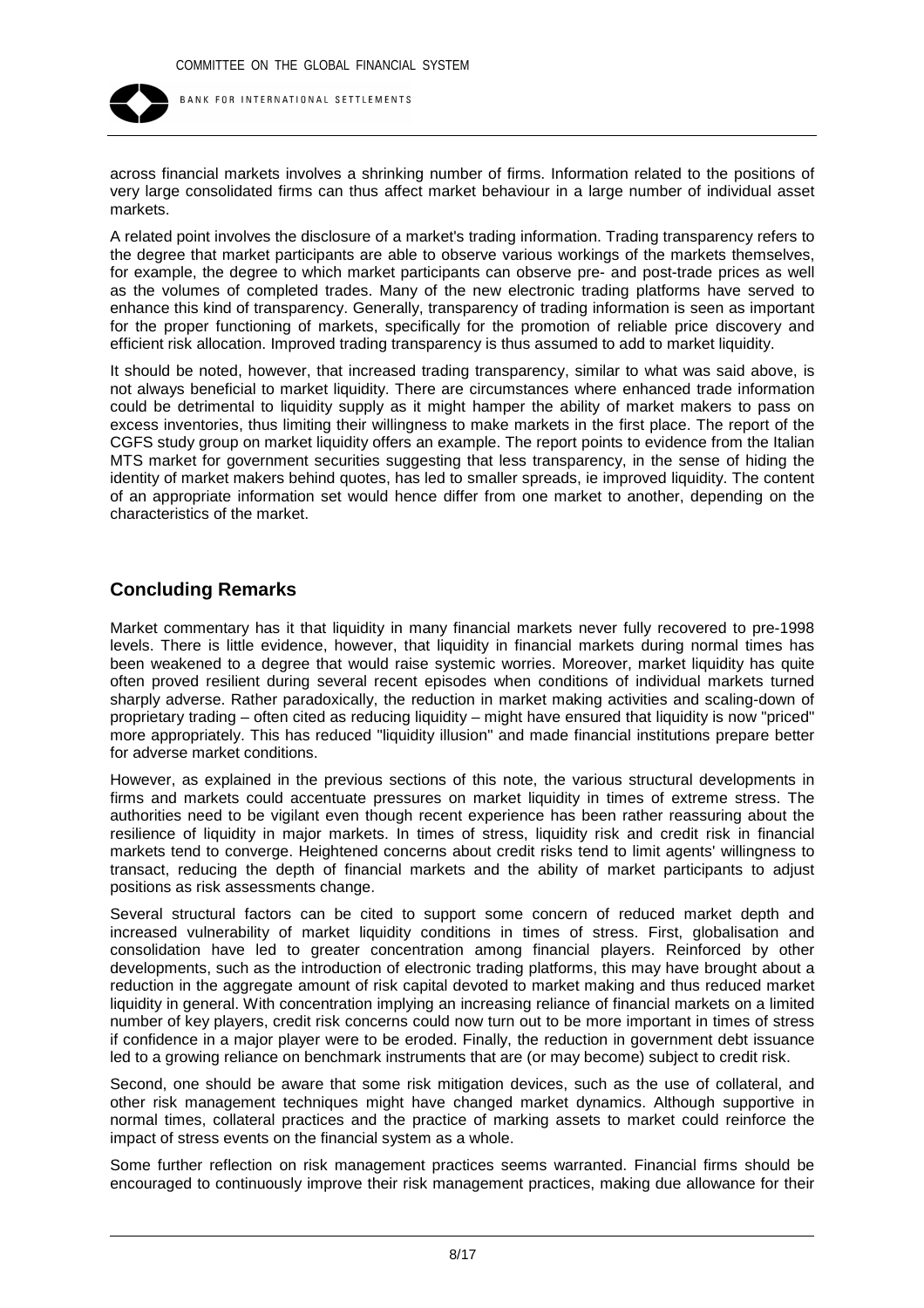

own particular risk profile and recognising and properly addressing the interaction of various types of risks. However, there is a potential concern that, if a wide range of market players would come to use mechanistic applications of standardised tools, this may increase, in certain circumstances, the extent and likelihood of market disruptions. Since it is not clear what would trigger such a concerted behaviour, careful monitoring at two levels is required. The first is of market and firm reactions during particular periods of stress. The CGFS has undertaken such work in the past.<sup>16</sup> The second is of the developments in risk management by firms and collateralisation practices in markets. Care should also be taken to continue to improve the dissemination of information, at both the firm and aggregate levels. The former involves promoting the dissemination of information about risk profiles by strengthening standards of disclosure. The latter involves exploring the development of information about incipient market vulnerabilities that would allow market participants to assess possible dangers arising from the joint actions of all market participants.

The CGFS intends to continue its ongoing efforts to identify sources of risks and to examine possible avenues that would help mitigating the concerns explained in this note. Efforts in this regard include:

- Monitoring developments in market risk management and pricing practices, with particular emphasis on the possible reaction of market participants in times of stress;
- surveys of market developments such as e-finance and collateral practices to analyse their significance for altering market dynamics; and
- possible measures to enhance transparency so as to reduce uncertainty in markets.

The conclusion that there is no cause for alarm about market liquidity at present does not make continuous monitoring of possible risks any less important.

<sup>16</sup> A CGFS report of 1999, entitled *A Review of Financial Market Events in Autumn 1998*, is the most recent post-mortem by the CGFS of the disruption of the international interbank markets associated with the financial difficulties of LTCM, a hedge fund that was an active participant in these markets. The group that prepared the report was chaired by Karen Johnson of the Federal Reserve Board.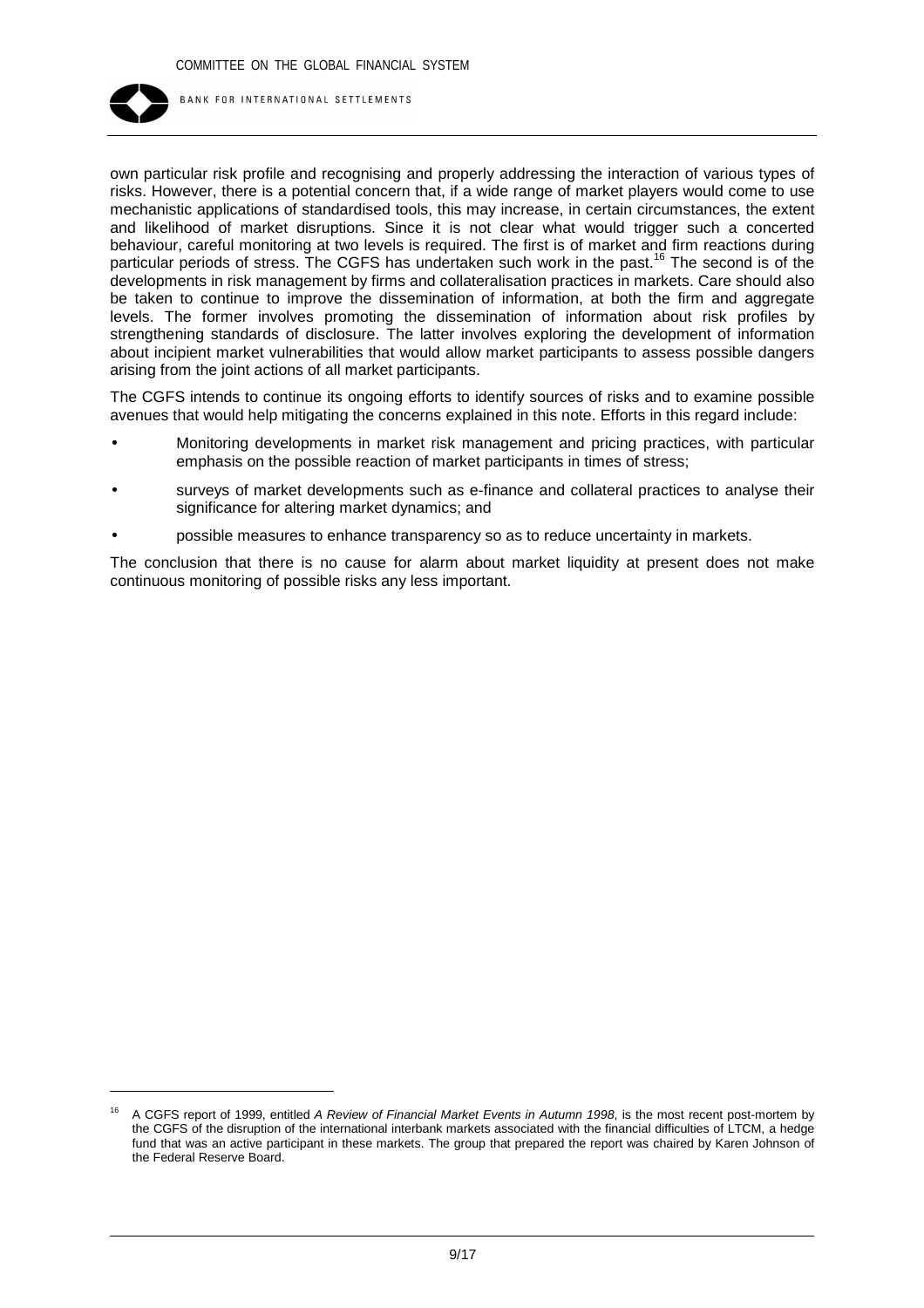

BANK FOR INTERNATIONAL SETTLEMENTS

# **Annex:**

# **Liquidity of global financial markets – Selected findings**

#### **Overview**

The fall of 1998 has been an unusual event for the liquidity of financial markets and the indicators assembled for this note confirm, with few exceptions, the deterioration that occurred at the time. Since then, and with the exception of the US government bond market, the evidence collected thus far suggests that liquidity conditions have broadly improved, in some cases, returning to levels pre-1998. In particular, it would seem difficult, based on commonly used indicators; to make a strong case that liquidity has deteriorated further in 2000, although volumes did decline in some markets, particularly foreign exchange. On the other hand, the fact that most indicators gyrated more widely in 1998-99 than in the previous two years suggests that any improvement in liquidity should be interpreted with caution. The main findings are summarised in Table 1.

Liquidity in the US government bond markets has deteriorated further post-LTCM, mainly at the long end, as a result of the buy-back of US government debt. In most other markets, the indicators suggest that liquidity has improved over the past year or so. This appears to be the case for interest rate swaps, various agency markets, emerging market debt, and most foreign exchange markets. The evidence is more mixed in the case of jumbo corporate bonds. In some markets (interest rate swaps, most non-government bonds), the deterioration around LTCM had not been noticeable in the first place. Local markets for Hong Kong, Australia, Korea and Brazil generally show substantial improvements in liquidity conditions from the lows reached at the time of country- or region-specific shocks.

Commonly used indicators of market liquidity have tended to be rather imperfect and have consisted broadly speaking of bid-ask spreads, a measure of tightness, and trading volumes, an indirect measure of depth. Measures of liquidity premia for recently issued government securities have also been considered. The purpose of this note is to discuss such evidence from about 80 indicators that cover key markets across countries over the past 4½ years. The markets are short-term interest rates, long-term interest rates, and foreign exchange, and exhibit diverse institutional and informational arrangements, and trading structures. Examination of the indicators may be useful in shedding light on frequently raised concerns that liquidity in financial markets has deteriorated, especially in recent months, across a broad range of markets. Given well-known imperfections of extant measures of liquidity and concerns about reliability of high-frequency market data, results should be viewed as work in progress.

## **Findings**

The liquidity indicators assembled for the purpose of this note cover a wide range of markets for a wide range of countries over the period 1996 to the present. The indicators are mainly in the form of bid-ask spreads from commercial sources or from central bank surveys (about 50 series), trading volumes (about 30 series), volatility (about 50 series), and OR/oR spreads (about 5 series). The markets include short-term interest rates, government bonds, interest rate swaps, various agency bond markets, jumbo corporate bonds, emerging market international bonds, major currency pairs, emerging market currencies, and emerging market domestic government securities. Some derivatives markets are also included. The markets are characterised by widely different institutional arrangements (commitment to make markets, firmness of quotes) and trading structures (degree of information centralisation and dissemination, order-driven or OTC).

In discussing the evidence provided by these indicators of market liquidity, it is useful to distinguish between an assessment of developments during a period that starts before the onset of the Asian crises and extends to 1999, and developments in 2000. It is also useful to examine the periods in which each indicator registered its peak and trough deterioration. Table 2 is a detailed treatment of the indicators along those lines. The data appendix contains a compilation of the data series available thus far.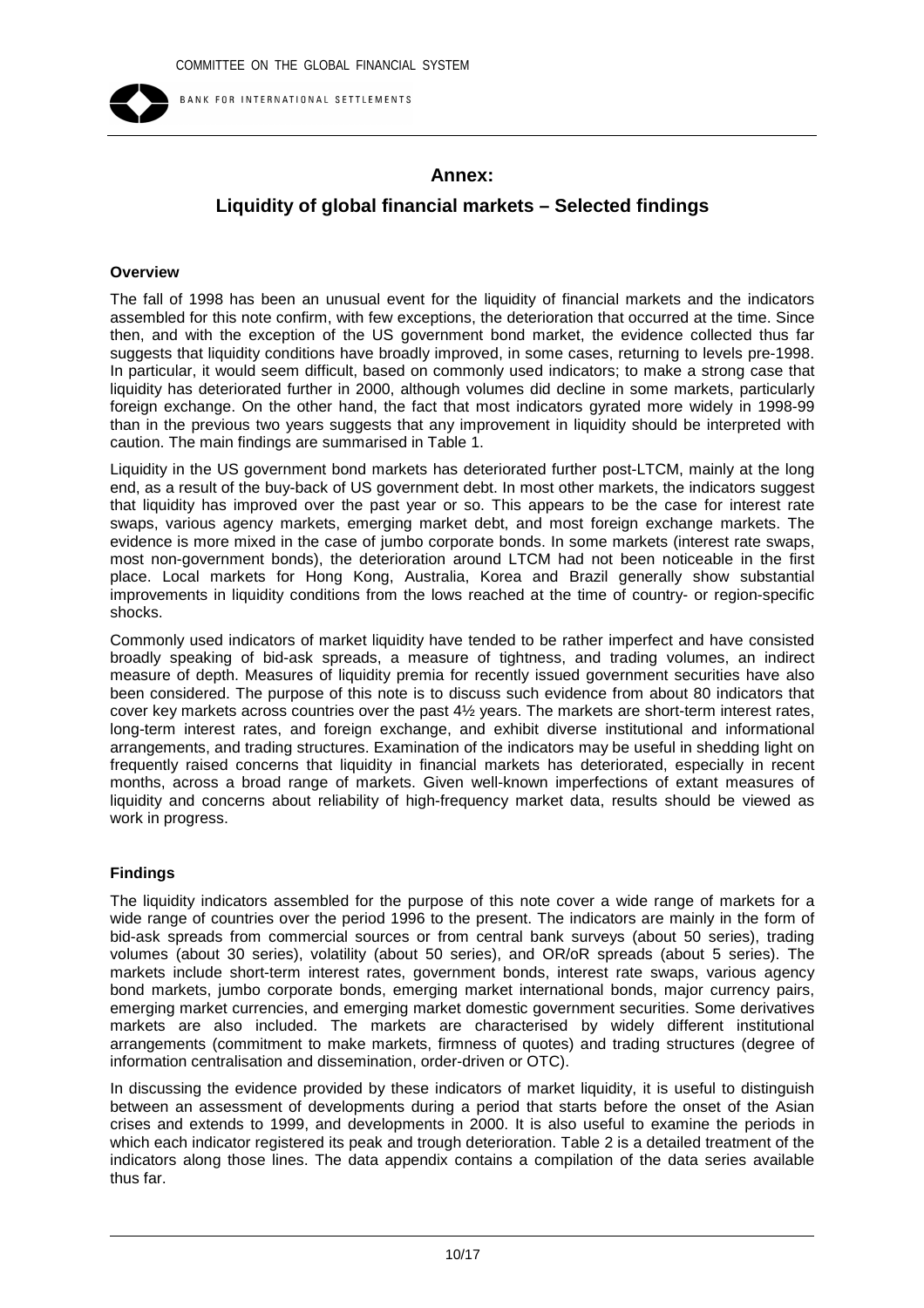

Indicators for government securities markets, including those for emerging market sovereign bonds and some US agency securities, generally suggest that the Russia/LTCM event in the fall of 1998 was unusual in the period 1996-2000. The Johnson report also described the event as unusual, but concluded from an examination of financial markets in the 1990s that it was not exceptional. It may be noted that very few of the quoted bid-ask spreads for interest rate swaps or non-government bonds actually widened in the fall of 1998.<sup>17</sup> Most of the indicators assembled for this note that did widen during the crises period show that liquidity has since improved, sometimes significantly, across a large cross-section of markets, with the notable exception of the US government bond market. The evidence on improvement is not limited to emerging market currencies and fixed-income, although it is among the most striking in those markets. The nature and degree of the improvement may also reflect the impact of factors that are specific to some markets, eg, the development of jumbo agency, Pfandbriefe and corporate bonds. Also of note, Russia/LTCM was not necessarily the worst liquidity event of the period 1996-2000 in the local emerging markets. For those markets, "worst" tended to be associated with a country/region specific shock. For example, most indicators for Hong Kong show that the Asian crisis in the fall of 1997 was a more important event.

The deterioration of liquidity in the US government bond market seem to have intensified since the February 2000 Treasury refunding announcement, and, in the ten year sector, has significantly exceeded the one that occurred at the time of Russia/LTCM. However, not all measures necessarily point in the same direction. The spread of the US 10 year on-the-run over the US Treasury fair market curve suggest that liquidity has broadly returned to pre mid-1997 levels, although the volatility of this particular indicator has been high. At the short end of the US yield curve, the US dollar 3 month Treasury bill and the dollar libor market have also shown some signs of strain in 2000, in the latter case more so in the six months and one year segments than in the three months.

A recent study of the German Bund market during 1998 finds that, while transaction costs deteriorated during the crisis months of the fall, the market was able to handle a significantly higher level of activity and transaction costs returned to normal in a matter of weeks.<sup>18</sup> More recent surveys conducted in 1999 have shown that the introduction of the euro has led to better liquidity in euro repo and money markets, particularly in the interest rate swap markets, but cash markets for bonds had seen no noticeable change.<sup>19</sup> Cheapest-to-deliver Bunds are an exception, as off-the-run German 10 year Bunds that are in the basket of deliverables for the Eurex Bund futures have sometimes been more actively traded than on-the-runs in the days prior to the expiration of the nearby contract. By early 2000, the liquidity premium of the on-the-run 10 year Bund had largely returned to 1997 levels. However, the premium widened again, although moderately, in May 2000, reflecting expectations concerning the impact of UMTS licenses on future supplies of Bunds (euro swap spreads also widened at the same time as issuance of euro-denominated corporate bonds to finance the bids intensified). The liquidity premium of the on-the-run JGB has broadly returned to 1997 levels.

There is little evidence in the indicators collected thus far of a recent and broad-based deterioration in other fixed-income markets, such as interest rate swaps, jumbo agency or corporate bond markets.<sup>20</sup>

Quoted bid-ask spreads in dollar interest rate swap markets have been stable since 1997, suggesting little change in the liquidity of this particular market. The same appears to true of interest rate swaps in other currencies.<sup>21</sup> This is in contrast to another indicator that some observers have been using with increasing prominence in discussions of liquidity deterioration, namely the spread of swap rates over

<sup>&</sup>lt;sup>17</sup> Quoted bid-ask spreads have tended to be higher than survey or effective spreads in those few cases where data are available on the latter ones. One reason often cited is the fact that dealers will tend to be competitive on only one side of the market, for reasons of inventory control.

 $18$  Upper (2000).

<sup>&</sup>lt;sup>19</sup> See ECB (2000). An update of the 1999 survey is currently being implemented.

<sup>&</sup>lt;sup>20</sup> Most of the data for these markets are "Bloomberg Generic Prices" calculated by using prices contributed by financial firms and any other information that is considered relevant. The methodology used by Bloomberg is proprietary and seeks to achieve consensus pricing. If consensus is not reached, securities are marked "not priced."

<sup>&</sup>lt;sup>21</sup> Discrepancies appear to exist for particular series across data providers.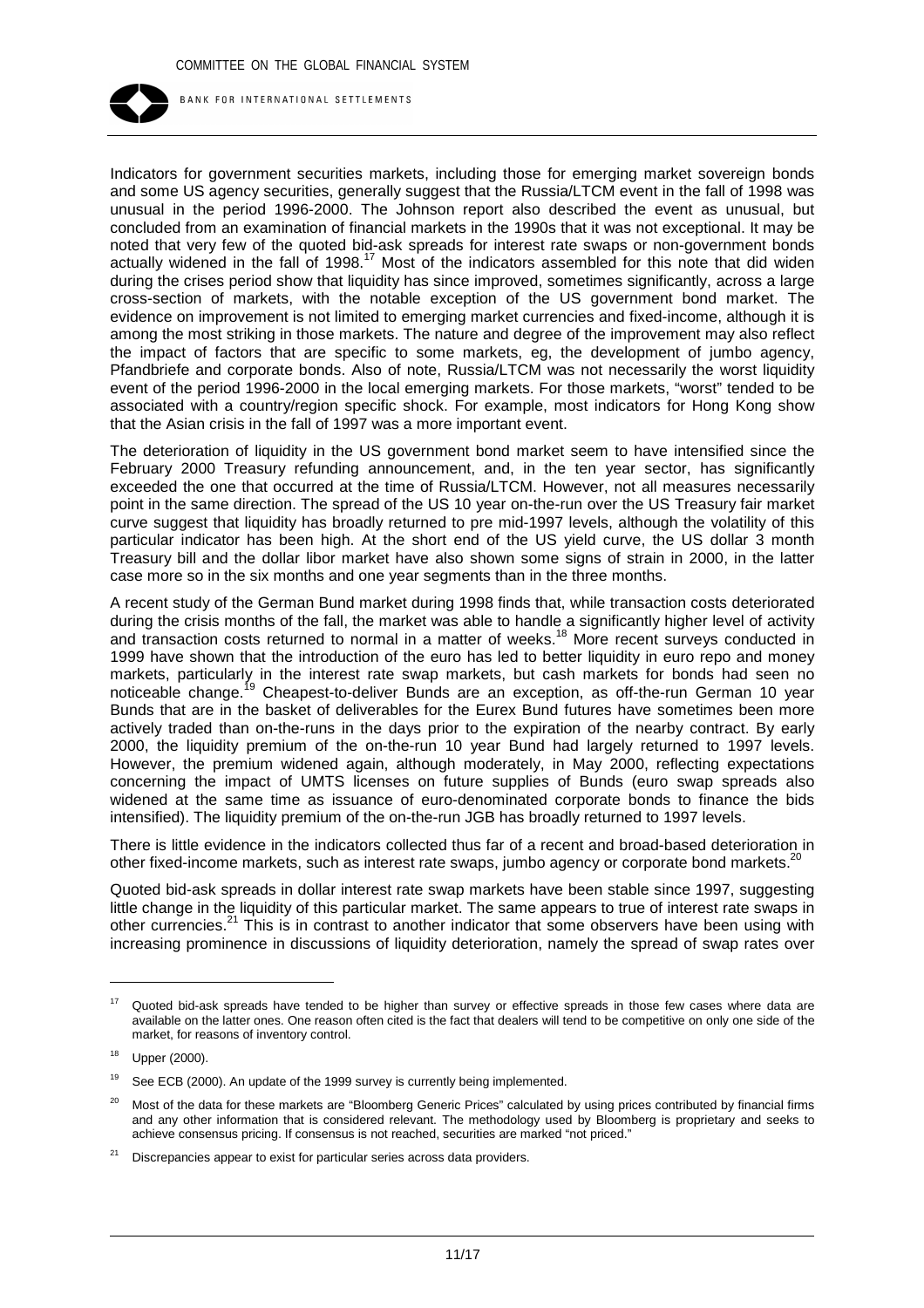

yields of benchmark government bond. The latter spreads have widened dramatically post-LTCM and again in 2000, particularly in the dollar market, because reduced supply of government benchmarks has been accompanied by declines in their yields. However, judging from direct proxies of liquidity in the swap market, it may not be justified to use such relative spreads as evidence of declining liquidity in fixed-income markets as a whole, in which the swap market plays a pivotal role.<sup>22</sup> There is evidence that the correlation between dollar swaps and US corporate debt makes swaps a somewhat more attractive hedging instrument than Treasuries (see BIS Quarterly Review, February 2000).

In the US agencies market, bid-ask spreads increased from 4 bp in 1998 to a peak of 8 bp in the third quarter of 1999 across the four jumbo securities examined in this note; spreads have been stable at around 6 bp since March 2000. Average daily trading volumes of agency mortgage related securities doubled between 1996 and 1998 to \$71 billion. Volumes declined in 1999 and again in 2000 to stand currently at \$65 billion. Turnover in this market is on the order of 2 percent of the outstanding, compared to about 7 percent in the Treasury market.

Three jumbo 10 year Pfandbriefe have been issued between 1997 and 1998. Although bid-ask spreads did widen on average in 1999 from about 5 to 20 bp, they have since then returned to levels of between 3 and 12 bp. Trading volumes of these bonds have tripled between 1999 and 2000.

The evidence on liquidity from bid-ask spreads in the corporate bond market, both dollar-based and euro-based, varies across securities, likely reflecting factors that are specific to each issue.<sup>23</sup> It is worth noting that none of the 13 (12 fixed rate and one floating rate) securities assembled for this note saw a widening of bid-ask spreads in the fall of 1998. Some telecom bonds have experienced pronounced fluctuations in 2000 spreads, possibly reflecting the new uncertainties regarding credit risk. Of four US dollar jumbo Ford bonds that have been issued since 1997, bid-ask spreads for two ten years doubled since May 2000, while spreads for two five years have declined steadily since 1999. The three euro KfW 10 years that have been issued since 1997 show divergent bid-ask spreads in 1999, but a consistent narrowing into 2000.<sup>24</sup> Trading volumes for the KfWs appear to be 1/4th of the peak volumes reached in the fall of 1998.

In the foreign exchange markets, the major currencies' bid-ask spreads have broadly returned to pre-1998 levels.<sup>25</sup> However, volume has been declining appreciably since 1998, a fact often highlighted in discussions of liquidity in FX markets. Spreads on dollar/yen have been on a declining trend since 1998, while spreads on dollar/euro have remained generally stable. Bid-ask spreads in the major FX option markets show broadly similar patterns of widening in 1998-99, followed by sizeable improvements into 2000. Although there have reportedly been localised episodes of price gapping in the euro/dollar and euro/yen markets in 2000, it is difficult to assess their importance without access to long series of continuous matched intraday prices. Data on electronically brokered deals suggest that total FX market activity started to decline in the third quarter of 1998 against the background of a general reduction in financial market activity at that time, and did not pick up noticeably since then. This had been supported by an informal survey of FX turnover conducted in the autumn of 1999 among market participants in a number of important trading centres.<sup>26</sup> In the Tokyo FX market, where voice broking continues to dominate electronic broking, the decline in volumes has also been

<sup>&</sup>lt;sup>22</sup> Swap spreads may be viewed as an indicator of the relative liquidity of both markets, while bid-ask spreads for swaps and for US government bonds respectively are direct proxies for the liquidity of those markets. The evidence from those direct proxies seems consistent with a liquidity-based explanation of the swap spreads that emphasise deteriorating liquidity in the US Treasury bond market. Goldman Sachs Derivatives (August 11, 2000) notes the "impressive and growing liquidity of [US interest rate] swaps."

<sup>&</sup>lt;sup>23</sup> Some observers have noted an improvement in the liquidity of the US corporate bond market (see Bond Market Association, June/July 2000).

<sup>24</sup> The largest KfW outstanding is the euro 5 billion 2002 floating rate note. Bid-ask spreads on this note have on average narrowed from 4 to 3 bp since April 1999.

 $25$  Data source for FX prices is Reuters; data source for volumes is EBS.

Liquidity in the Swiss franc/euro pair has declined. The Swiss franc is now traded more against dollars than euros while. before the introduction of the euro, most of the trading in Swiss francs involved the mark.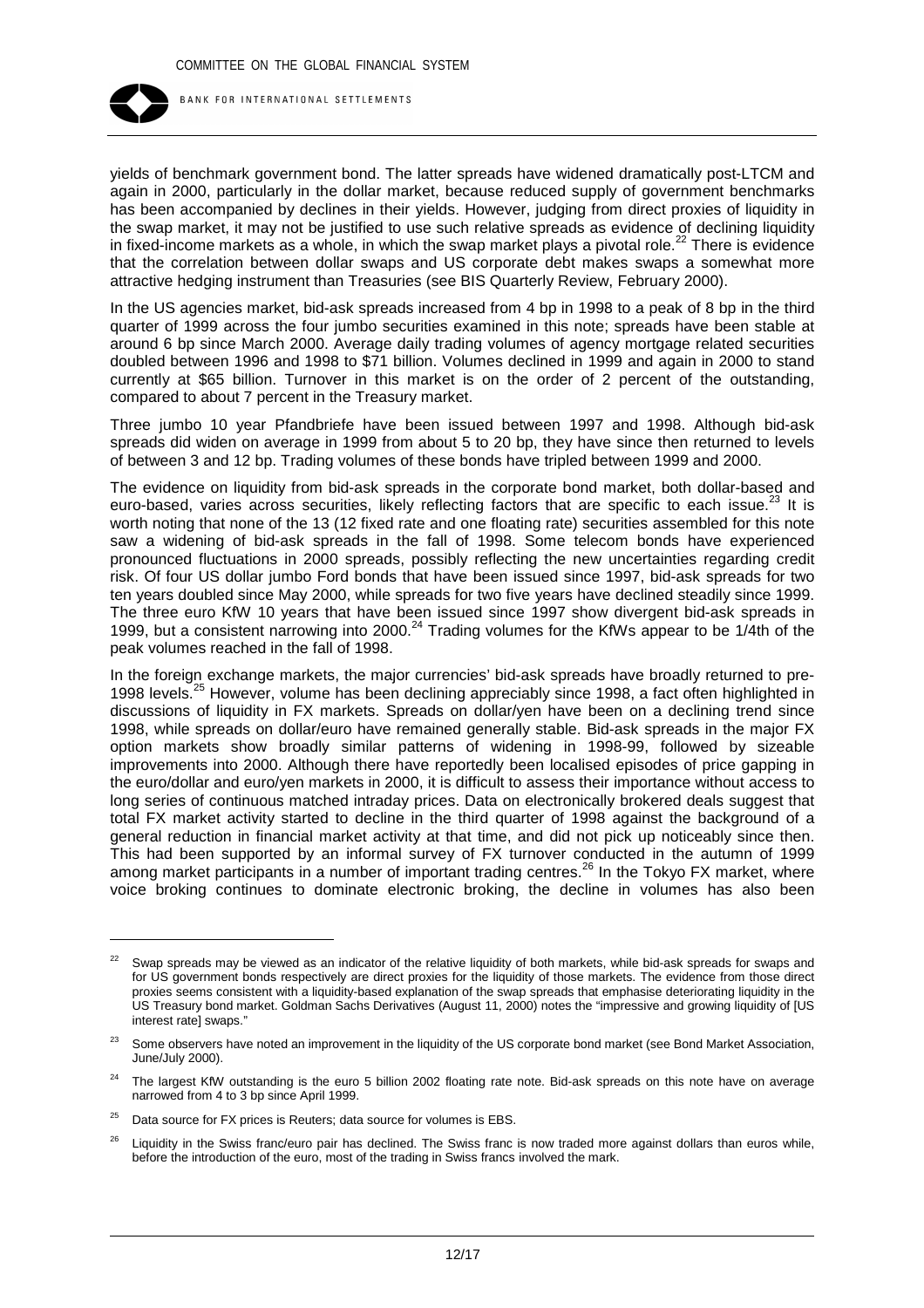

pronounced between 1998 and 2000. The contrast between information on liquidity given by bid-ask spreads and by trading volumes appears to be particularly pronounced in the case of the FX markets, which have traditionally been viewed as being among the most liquid markets.

Finally, activity in the US repo market and the composition of the hedge fund industry provide some indirect evidence on deleveraging in traded financial instruments. Deleveraging, including the partial withdrawal of hedge funds, has often been cited as one possible factor behind the decline in liquidity that has occurred in some markets.

When a leveraged player puts on a bond position, leverage is achieved by entering a repo agreement with a counterparty, in which margins are posted against the position. Data on activity in the US repo market cover transactions involving US government, federal agencies, and federal agencies' MBS securities. Financing provided by US primary dealers to counterparties in the form of reverse repos, and financing provided by counterparties to US primary dealers in the form of repos is separately identified. To the extent that repo positions are a form of leveraged finance, changes in the outstanding amounts of financing are evidence about leverage among the primary dealers and among their counterparties. The combined US repo market for those securities declined from \$2.7 billion in mid-1998 to \$2.5 billion in 1999, with parallel declines in both the repo and reserve repo segments; it had surged by about \$1 trillion in the two years prior to 1998.<sup>27</sup> The post-LTCM decline was more pronounced and has been longer lasting than the one that occurred between 1994 and 1995, at the time of the bond market turbulence. However, the decline seems to be coming to an end. The latest data for July 2000 indicate that average daily outstandings were above \$2.6 billion. The pick-up has been driven by increased leverage of primary dealers in the form of repos, as recent levels have surpassed 1998 peaks; leverage among counterparties in the form of reverse repos has been stable at around \$1.1 billion since 1999. $^{28}$ 

Another angle on the extent of deleveraging is provided by hedge fund data. Aggregate net asset values of hedge funds have resumed their increase in 2000, after pausing briefly in 1999 following the LTCM turbulence. Much of the recent increase appears to be related to the equity gains that have been made by hedge funds. However, NAVs of hedge funds in the categories Macro/Global and Arbitrage, which have historically tended to use leveraged strategies the most, have not recovered to the same extent, reflecting a combination of withdrawals and lower returns.

<sup>&</sup>lt;sup>27</sup> Latest data indicate that average daily outstanding for the week ended 24 July were above \$2.6 billion. Consolidation in the US financial industry has reduced the number of primary dealers by 26 percent over the past five years.

Data on bond futures have been used to gauge leverage in the fixed-income markets, as futures require the posting of margins in much the same way as do repos (see, e.g., Fung and Hsieh (2000), Measuring the market impact of hedge funds, Journal of Empirical Finance). However, open interest on several such contracts has recently shrunk in parallel with declines in the supply of underlying bonds (see, e.g., CBOT T-bond futures). This latter effect has become difficult to disentangle from the effect of deleveraging per se, which should affect many more bonds than those deliverable into a bond futures.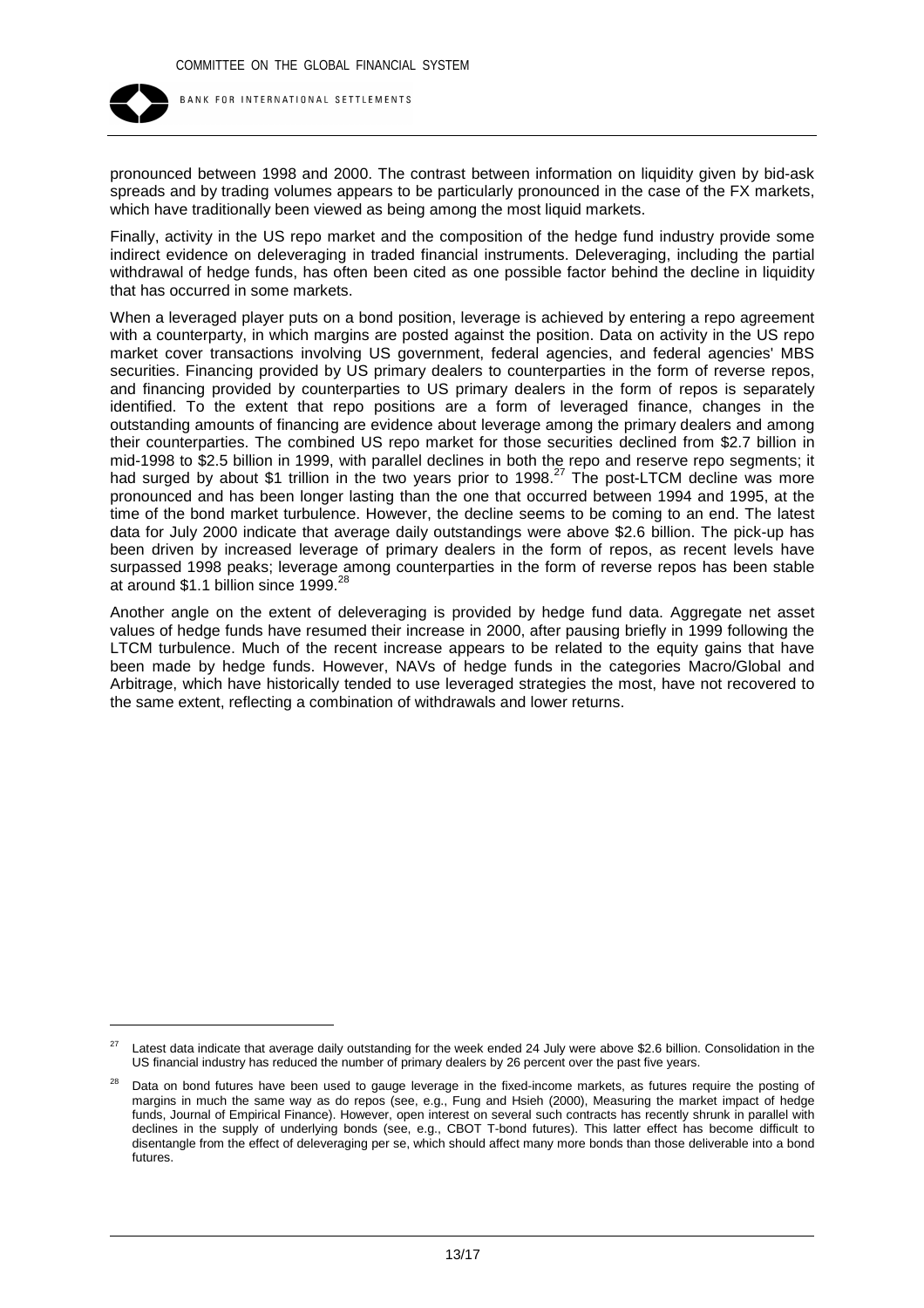

| <b>Markets</b>                                | Pre mid-97 to end-99      | 2000                  |  |  |  |
|-----------------------------------------------|---------------------------|-----------------------|--|--|--|
| Short-term interest rates                     |                           |                       |  |  |  |
| Libor dollar                                  | $\ddot{}$                 |                       |  |  |  |
| Libor euro                                    | +                         | $=$                   |  |  |  |
| Libor yen                                     | mixed                     | $\ddot{}$             |  |  |  |
| US Treasury bills                             |                           | $=$                   |  |  |  |
| Long-term interest rates                      |                           |                       |  |  |  |
| US government bonds                           |                           |                       |  |  |  |
| German government bonds                       | $=$                       | $=$                   |  |  |  |
| Japanese government bonds                     |                           | $\ddot{}$             |  |  |  |
| Canadian/Australian government bonds          | $=$                       | $=$                   |  |  |  |
| US interest rate swap market                  | +                         | $=$                   |  |  |  |
| Other major interest rate swap markets        | +                         | $=$                   |  |  |  |
| Jumbo US agency securities                    |                           | $\ddot{}$             |  |  |  |
| Jumbo Pfandbriefe securities                  |                           | $\ddot{}$             |  |  |  |
| Jumbo corporate bonds                         | mixed                     | mixed                 |  |  |  |
| Emerging market bonds                         |                           | $\ddot{}$             |  |  |  |
| <b>Currency markets</b>                       |                           |                       |  |  |  |
| Major currency pairs                          | $=$                       | $\ddot{}$             |  |  |  |
| Foreign exchange options                      |                           | $\ddot{}$             |  |  |  |
| <b>Emerging markets</b>                       |                           |                       |  |  |  |
| Selected markets for Hong Kong, Brazil, Korea |                           | $\ddot{}$             |  |  |  |
| Counter                                       | $8$ "-"; $3$ "="; $4$ "+" | $2$ "-"; 6 "="; 8 "+" |  |  |  |
|                                               |                           |                       |  |  |  |

| Table 1                                      |  |
|----------------------------------------------|--|
| Summary of main findings on market liquidity |  |

Note: "–" deterioration; "=" no change; "+" improvement.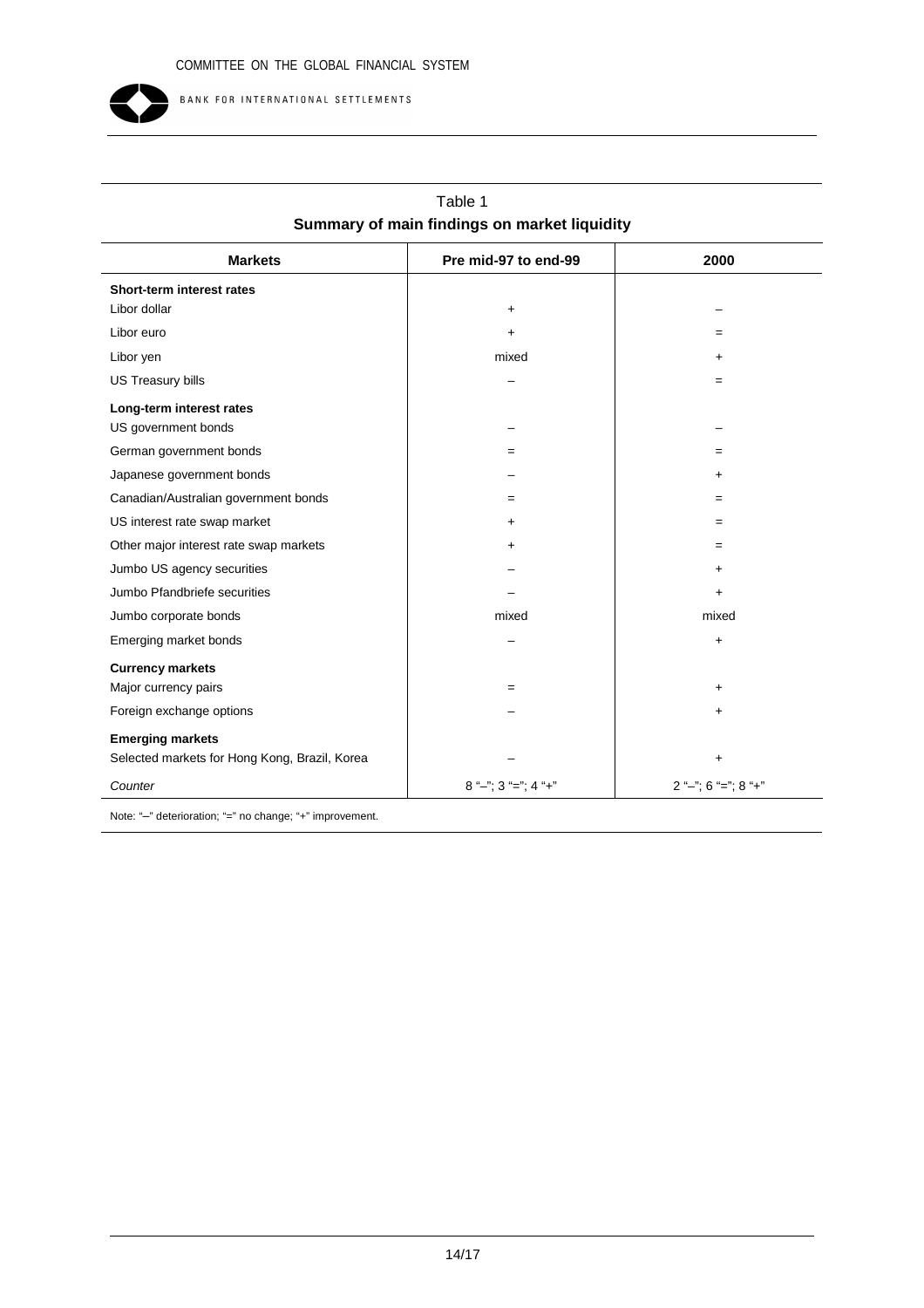

# Table 2 **Full sample of liquidity indicators**

| <b>Markets</b>                                   |                      |           |          |               |
|--------------------------------------------------|----------------------|-----------|----------|---------------|
| (I) Short-term interest rates                    | Pre mid-97 to end-99 | 2000      | Peak     | <b>Trough</b> |
| Libor bid-ask spread: US dollar                  | $\ddot{}$            |           | $7-97$   | $9 - 98$      |
| Libor bid-ask spread: euro                       | $\ddot{}$            | $=$       | 8-96     | $6 - 98$      |
| Libor bid-ask spread: Japanese yen               | Mixed                | $\ddot{}$ | $1 - 00$ | 7-99          |
| Libor bid-ask spread: Canadian dollar            | $\ddot{}$            | $\ddot{}$ | $1 - 97$ | $7 - 00$      |
| Libor bid-ask spread: Australian dollar          | $\ddot{}$            | $=$       | $9 - 96$ | 4-00          |
| Libor bid-ask spread: Hong Kong dollar           | $=$                  | $\ddot{}$ | $3 - 98$ | 4-97          |
| Bid-ask of US 3-month Treasury bills             |                      | $=$       | 10-98    | $6 - 97$      |
| Trading volume of US 3-month bill                |                      | $=$       | $2 - 99$ | $1 - 00$      |
| Bid-ask of Canadian 3-month Treasury bills       |                      | $\ddot{}$ | 12-98    | 8-96          |
| Trading volume of selected interest rate futures | $=$                  | $\ddot{}$ | $9 - 98$ | 12-97         |

Note: "–" deterioration; "=" no change; "+" improvement; "na" not yet available; ".." not applicable.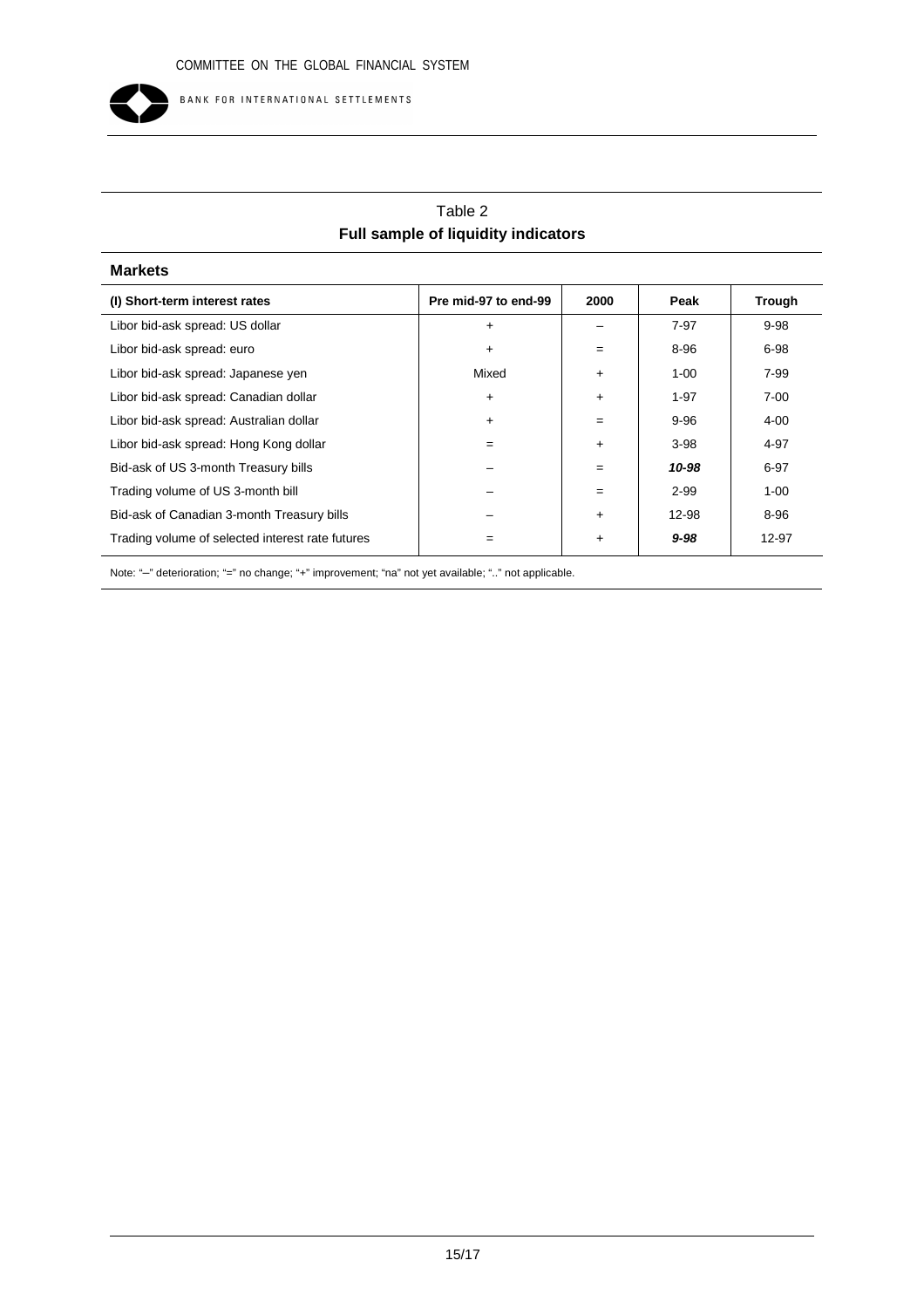

| (II) Long-term interest rates                   | Pre mid-97 to end-99 | 2000      | Peak      | <b>Trough</b> |
|-------------------------------------------------|----------------------|-----------|-----------|---------------|
| Bid-ask of US government 10-year note           |                      |           | $4 - 00$  | 4-97          |
| On-the-run premia for US 10-year note           |                      | $\ddot{}$ | $9 - 99$  | 11-98         |
| Average quote size of US 10-year note           |                      |           | 10-98     | $4 - 00$      |
| Bid-ask of Canadian government 10-year          | $=$                  | $=$       | 10-98     | 4-99          |
| Bid-ask of Australian government 10-year        | $\ddot{}$            | $=$       | $2 - 97$  | 4-98          |
| On-the-run premia for euro 10-year              | $=$                  |           | 10-98     | $1 - 00$      |
| On-the-run premia for Japan 10-year             |                      | +         | 7-99      | 12-98         |
| On-the-run premia for UK 10-year                |                      | $\ddot{}$ | 12-98     | 5-98          |
| Arbitrage indicators of government yield curves |                      | $\ddot{}$ | 00Q1      | 98Q2          |
| Implied volatilities of selected bond yields    | Mixed                | $\ddot{}$ | 99Q1      | 98Q2          |
| Trading volume of UK government securities      |                      | $\ddot{}$ | 10-97     | 12-97         |
| Trading volume of Dutch government securities   | na                   | na        | na        | na            |
| Trading volume of eurobonds                     |                      | na        | $11 - 97$ | $9 - 99$      |
| Trading volume of euro-Bund futures             | +                    | $=$       | 2000      | 1996          |
| Trading volume of yen bond futures              |                      | $\ddot{}$ | 1997      | $1 - 00$      |
| Bid-ask spreads of US interest rate swaps       | $\ddot{}$            | $=$       | 1996      | 2000          |
| Bid-ask spreads of euro interest rate swaps     | $\ddot{}$            | $=$       | 1996      | 99Q1          |
| Bid-ask spreads of yen interest rate swaps      | $\ddot{}$            | $=$       | 1996      | 2000          |
| Bid-ask spreads of UK interest rate swaps       | $\ddot{}$            |           | 00Q1      | 1998-99       |
| Bid-ask of Canada interest rate swaps           | $=$                  | $=$       | 1997      | 1996          |
| Bid-ask for selected US jumbo agencies          |                      | $\ddot{}$ | 99Q3      | Mixed         |
| Bid-ask for selected jumbo Pfandbriefe          |                      | $\ddot{}$ | 1999      | Mixed         |
| Bid-ask for selected jumbo corporate bonds      | Mixed                | Mixed     | 1999      | Mixed         |
| Bid-ask for selected emerging market bonds      |                      | $\ddot{}$ | 10-98     | 1997          |
| Trading volume of emerging market bonds         |                      | $\ddot{}$ | 98Q3      | 99Q4          |